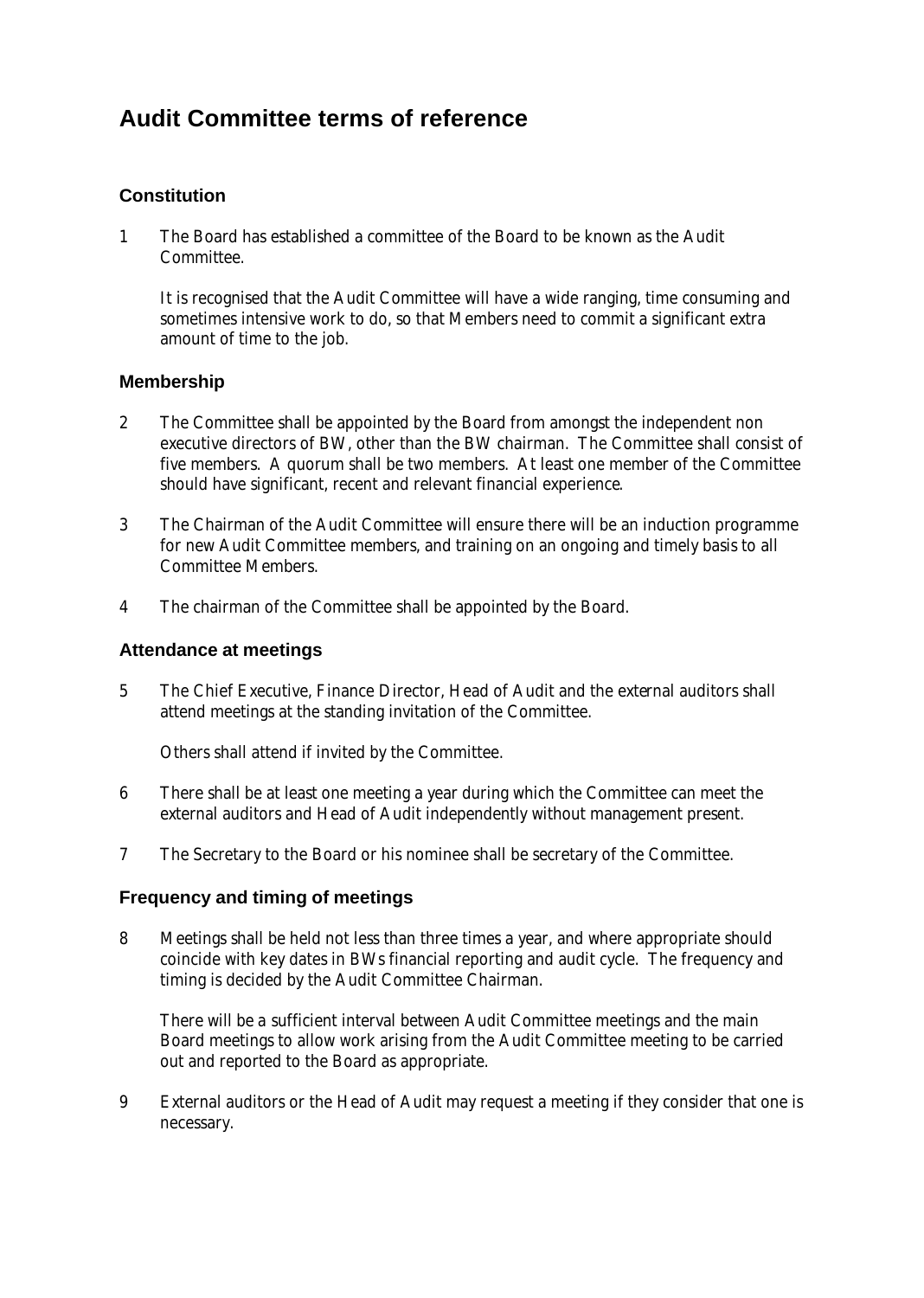10 Notice of each meeting confirming the venue, time and date together with an agenda of items to be discussed shall be forwarded to each member of the Committee prior to the date of the meeting in a timely manner.

# **Authority**

- 11 The Committee is authorised by the Board to investigate any activity within its terms of reference. It has unrestricted access to BWs management, books and records and is authorised to seek any information that it requires from any employee. All employees shall be directed to cooperate with any request made by the Committee.
- 12 The Committee is authorised to obtain outside legal, accounting or other independent professional advice at BWs expense and to secure the attendance of outsiders with relevant experience and expertise if it considers this necessary.
- 13 The Head of Audit shall be given the right of direct access to the chairman of the Committee.

## **Responsibilities**

14 The responsibilities of the Committee shall be to identify any matters in respect of which it considers that action or improvement is needed, and make recommendations as to the steps to be taken. In particular:

#### **External audit**

- a to consider the appointment of the external auditor, the audit fee, and any questions of resignation or dismissal and, having done so, make recommendations to the Secretary of State regarding the appointment
- b to discuss with the external auditor, before the audit commences, the nature and scope of the audit and to review the auditors' quality control procedures and steps taken by the auditor to respond to changes in regulatory and other requirements
- c to assess the independence and objectivity of the external auditor, ensuring that key partners are rotated at appropriate intervals
- d to approve any fees in respect of non audit services provided by the external auditor and to ensure that the provision of non audit services does not impair the external auditors' independence or objectivity
- e to discuss with the external auditor issues such as compliance with accounting standards and proposals by the external auditor regarding the internal auditing standards
- f to review, with the external auditors, the findings of their work, including:
	- discussing the major issues that arose during the course of the audit and have subsequently been resolved and those issues that have been left unresolved
	- reviewing key accounting and audit judgements, and
	- reviewing levels of errors identified during the audit, obtaining explanations from management and, where necessary the external auditors, as to why certain errors might remain unadjusted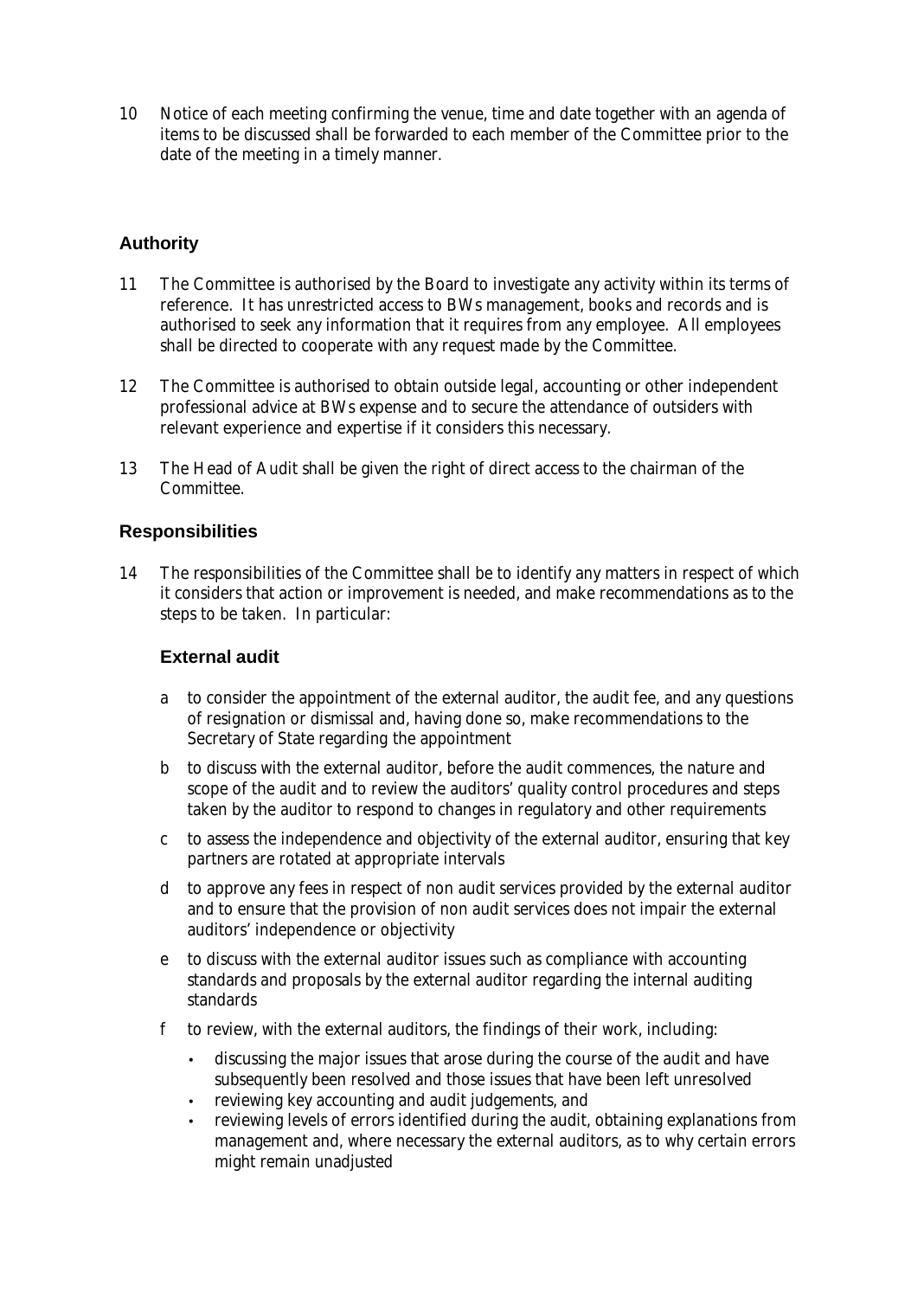- g to review the external auditor's management letter and management's response
- h to meet with the external auditor at the reporting stage post audit to discuss the audit, including problems and reservations arising and any matters the auditor may wish to discuss
- i at the end of the annual audit cycle review the performance of the external auditors, including the cost effectiveness of the audit. In the course of doing so, the Audit Committee should assess the effectiveness of the external audit process by:
	- reviewing whether the auditor has met the agreed audit plan and understand the reasons for any changes, including changes in perceived audit risks and the work undertaken by the external auditors to address those risks
	- considering the robustness and perceptiveness of the auditors in their handling of the key accounting and audit judgements identified and in responding to questions from the audit committees, and in their commentary where appropriate on the systems of internal control
	- obtaining feedback about the conduct of the audit from key people involved, eg the Finance Director and the Head of Audit, and
	- reviewing and monitoring the content of the external auditor's management letter, in order to assess whether it is based on a good understanding of the BWs business and establish whether recommendations have been acted upon and, if not, the reasons why they have not been acted upon.

## **Internal audit and corporate governance**

- j to review the annual internal audit programme, ensure coordination between the internal and external auditors, and ensure that the internal audit function is adequately resourced and has appropriate standing within BW
- k to consider periodically the effectiveness of Internal Audit by reviewing the progress reports, any major external or internal audit recommendations and any major findings of internal investigations and management's responsiveness to them
- l to monitor and review annually the effectiveness of the internal audit function, reporting its findings and recommendations for improvement to the Board, and feeding back the results to the Head of Audit
- m to give prior approval to the appointment or termination of appointment of the Head of Audit
- n to review the procedures for handling allegations from whistleblowers
- o policies for preventing or detecting fraud
- p to review reports from management and Internal Audit on the effectiveness of systems for internal control, financial reporting and risk management

#### **Annual statements**

- q to review, and challenge where necessary, the actions and judgements of management, in relation to the integrity of the annual statements before submission to the Board, paying particular attention to:
	- significant accounting policies and practices, and any changes in them
	- decisions or estimates requiring a major element of judgement
	- the methods used to account for significant or unusual transactions where the accounting treatment is open to different approaches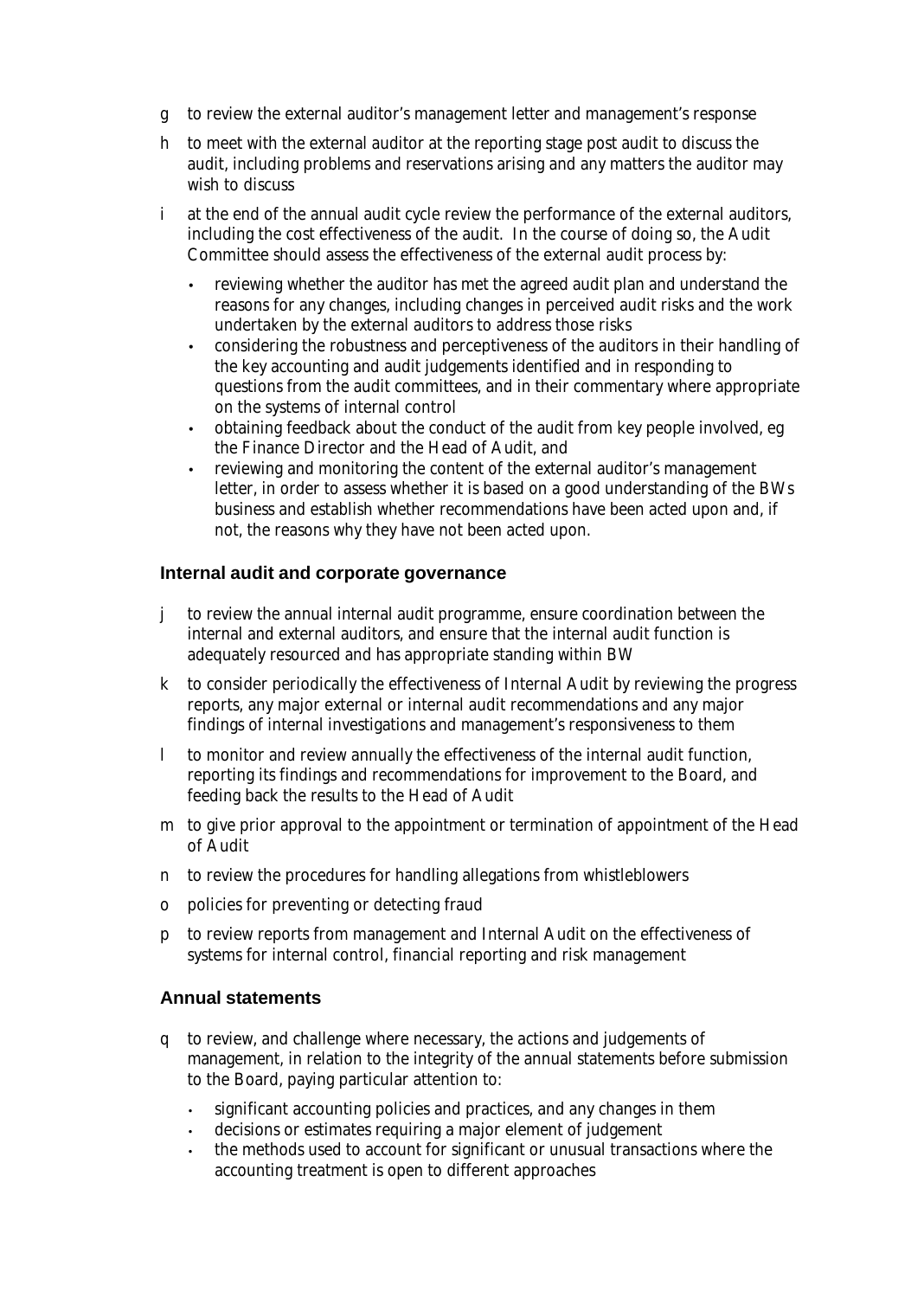- the extent to which the financial statements are affected by any unusual transactions in the year and how they are disclosed
- the clarity and completeness of disclosures and whether these are set properly in context
- significant adjustments resulting from the audit
- the going concern assumption
- compliance with accounting standards
- compliance with stock exchange and other legal requirements
- compliance with the Combined Code on Corporate Governance
- r to review the external audit representation letters before signature by management and give particular consideration to matters where representation has been requested that relate to nonstandard issues. The Audit Committee should consider whether the information provided is complete and appropriate based on its own knowledge.
- s to review and approve the statement on internal control and management of risk prior to endorsement by the Board and to review the policies and process for identifying and assessing business risks and the management of those risks, and
- t to consider other topics, as defined by the Board.
- 15 In discharging their responsibilities the Audit Committee Chairman, and to a lesser extent the other Members, should keep in touch on a continuing basis with the key people involved in BWs governance, including the BW Chairman, the Chief Executive, the Finance Director, the external audit partner and the Head of Audit.

## **Reporting procedures**

- 16 The secretary shall circulate the minutes of meetings of the Committee to all members of the Board.
- 17 The chairman of the Committee shall report to the Board on all meetings of the Committee identifying any matters in respect of which it considers that action or improvement is needed, and making recommendations as to the steps to be taken.
- 18 The Committee members shall conduct an annual review of their work and these terms of reference and make recommendations to the Board.
- 19 The Committee's duties and activities during the year shall be disclosed in the annual financial statements.
- 20 The chairman shall attend the Annual Meetings and shall be prepared to answer questions, through the BW Chairman, on the Audit Committee's activities and its responsibilities.

*20 July 2006*